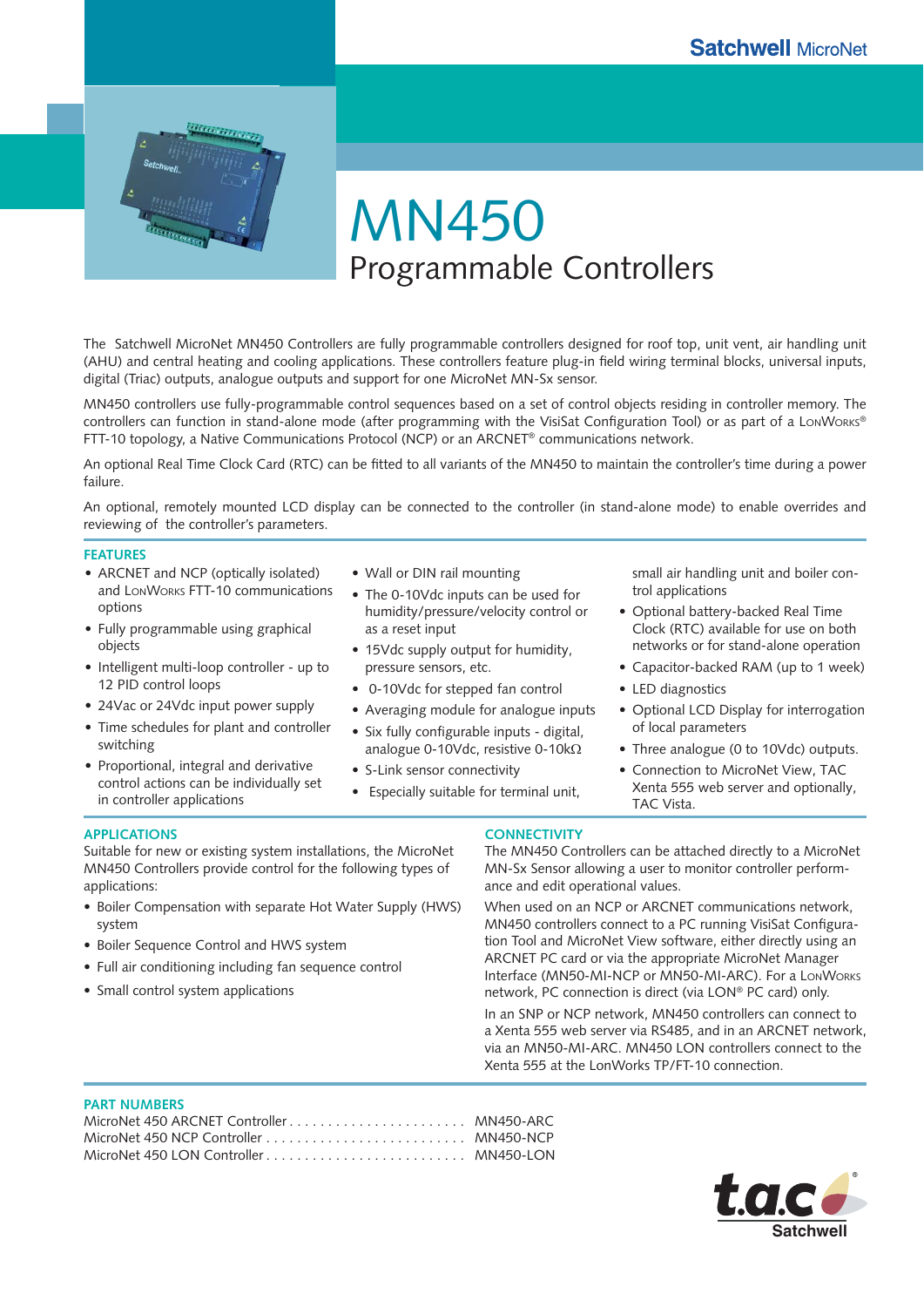# **TECHNICAL DATA**

| Max. power consumption 12VA @ 24Vac, 5W @ 24Vdc | Supply voltage options  24Vac, 50/60Hz (supplied from a transformer conforming to EN 61558), or 24Vdc. |
|-------------------------------------------------|--------------------------------------------------------------------------------------------------------|
| <b>Ambient Temperature</b>                      |                                                                                                        |
|                                                 |                                                                                                        |
|                                                 |                                                                                                        |
| <b>Humidity</b>                                 |                                                                                                        |
|                                                 |                                                                                                        |
| Mechanical                                      |                                                                                                        |
| Enclosure Moulded ABS plastic case              |                                                                                                        |
|                                                 |                                                                                                        |
|                                                 |                                                                                                        |
| Dimensions & Weight  see Fig. 3                 |                                                                                                        |
|                                                 |                                                                                                        |
|                                                 |                                                                                                        |
| Real Time Clock Module (optional)               |                                                                                                        |
|                                                 |                                                                                                        |
|                                                 |                                                                                                        |
| Communications                                  |                                                                                                        |
|                                                 |                                                                                                        |
|                                                 |                                                                                                        |
|                                                 |                                                                                                        |
| <b>Agency Compliances</b>                       |                                                                                                        |
|                                                 |                                                                                                        |
|                                                 |                                                                                                        |
|                                                 |                                                                                                        |
|                                                 |                                                                                                        |
|                                                 |                                                                                                        |

### **Power Failure Reserve**

Controller EEPROM preserves memory for 10 years under normal conditions of use. RAM contents will be preserved for up to one week in the event of a mains power failure, by a back-up capacitor. The software clock will stop during a power failure. If the controller has an RTC card, then the time will be maintained.

## **INPUTS AND OUTPUTS**

| I/O Point Type              | <b>Description</b>                                                                                                                                                                                                                                                                                                                                                                 | Quantity |
|-----------------------------|------------------------------------------------------------------------------------------------------------------------------------------------------------------------------------------------------------------------------------------------------------------------------------------------------------------------------------------------------------------------------------|----------|
| Universal Input (UI)        | Each separately jumper configurable for either resistive (0-10K $\Omega$ , 0 - 10Vdc or digital use).                                                                                                                                                                                                                                                                              | 6        |
| Analogue Output (AO)        | 0 - 10Vdc (at 1mA) for analogue actuator or transducer control (10K $\Omega$ minimum input load).                                                                                                                                                                                                                                                                                  |          |
| Digital (Triac) Output (DO) | Type 1Y, for switching 24Vac. Current Ratings: 6VA at 230Vac supply, 18VA at 24Vac supply.                                                                                                                                                                                                                                                                                         |          |
| Sensor Link                 | Sensor Link for MicroNet S-Link sensor. Input comprises: Space Temperature (0°C to 50°C);<br>Adjustable Setpoints (4.4°C to 35°C); Operational Mode (Heat/Cool/Auto/Off); Fan Speed<br>(On/Speed (Low/Medium/High)/Auto); Override Pushbutton (standalone occupancy control or<br>remote status monitoring of local status condition). These features are programmable in VisiSat. |          |
| 15Vdc Output                | 15Vdc (25mA) supply output for humidity and pressure sensors etc.                                                                                                                                                                                                                                                                                                                  |          |

## **ACCESSORIES**

|                           | PCI20-485 or PCI20U-485 PCI card* to connect PC to ARCNET network. Type depends on PC's motherboard.<br>PCM20H-485 PCMCIA card* to connect Laptop to ARCNET network.          |
|---------------------------|-------------------------------------------------------------------------------------------------------------------------------------------------------------------------------|
|                           | *PCI and PCMCIA cards available from Contemporary Controls (www.ccontrols.com).<br>Echelon® ECH 74501 PCLTA21/FT-10 PCI card to connect Desktop PC to LONWORKS FTT-10 network |
|                           | Echelon® ECH 73200 PCC-10 TP/FT-10 card to connect Laptop PC to LonWorks FTT-10 network                                                                                       |
|                           | LON-TERM1 Single LON Terminator for Free Topologies                                                                                                                           |
|                           | LON-TERM2 Double LON Terminator for Bus Topologies (two required)                                                                                                             |
|                           |                                                                                                                                                                               |
|                           | MN50-LCD/MN50-LCDP MicroNet LCD Displays (wall/panel mounting)                                                                                                                |
|                           | MN50-TS-100/MN50-TSP-100. MicroNet Touch NCP Screen Displays (wall/panel mounting)                                                                                            |
|                           | MN50-MI-ARC/NCP. MicroNet Manager Interface for ARCNET/NCP networks                                                                                                           |
| MN50-MI-RTR ARCNET Router |                                                                                                                                                                               |
|                           |                                                                                                                                                                               |
|                           |                                                                                                                                                                               |
|                           |                                                                                                                                                                               |
|                           |                                                                                                                                                                               |
|                           |                                                                                                                                                                               |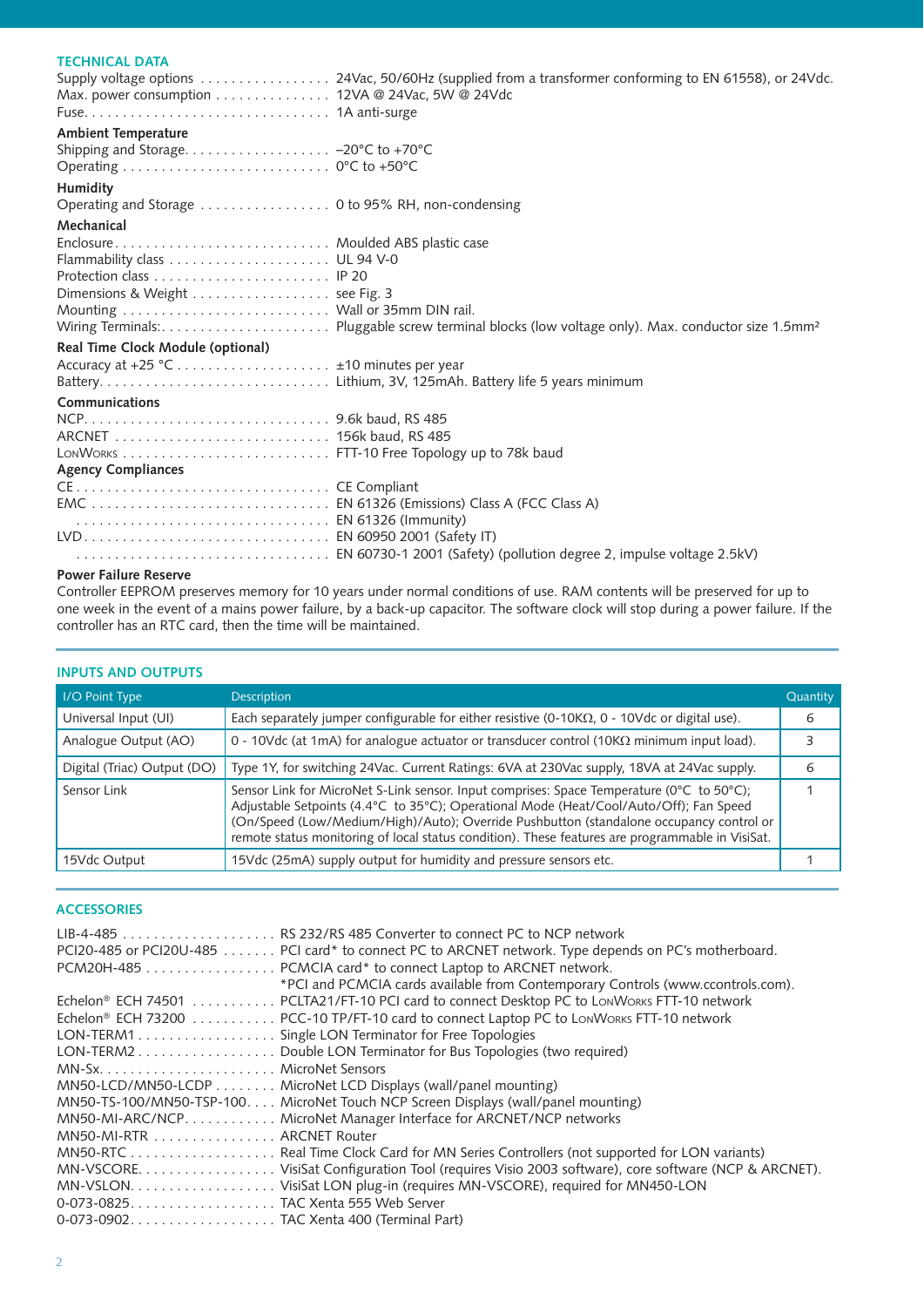# **TYPICAL SYSTEM DIAGRAM MICRONET MN450 CONTROLLER**



# **COMMUNICATIONS**

#### **ARCNET**

If an open communications standard is not necessary, but peer-to-peer communications is required, the highperformance ARCNET network option may be implemented. This network is created by using ARCNET controller models (e.g. MN450-ARC) and an MicroNet Manager Interface (MN50-MI-ARC).

An ARCNET communications network has a communications speed of 156k baud and can host up to 95 devices per sub-LAN (and up to 31 sub-LANs using ARCNET Routers).

ARCNET controllers communicate with each other in a peer-to-peer mode and connect to the MicroNet View software via an MN50-MI-ARC only and with the VisiSat Configuration Tool software via an MN50-MI-ARC or an ARCNET PC card.

An optional LCD Display, when mounted remotely, can be connected to an MN450-ARC controller operating in stand-alone mode.

# **NCP (Native Communications Protocol)**

In cases where an open communications standard is not required, an NCP network can be used.

An NCP network has a communications speed of 9.6k baud and can host up to

20 sub-networks with 63 devices each communicating in a polled-response mode.

Controllers on an NCP network (e.g. MN450-NCP) connect to MicroNet View and the VisiSat Configuration Tool via a direct connection to the PC using an RS 232/RS 485 Converter. Alternatively, connection can be via a MicroNet Manager Interface (MN50-MI-NCP).

An optional LCD Display, when mounted remotely, can be connected to an MN450-NCP controller operating in stand-alone mode.

## **LONWORKS**

A LONWORKS FTT-10 Free Topology communications network has a communications speed of up to 78k baud and can host up to 63 devices per segment (this can be increased to 128 using a repeater). See www.echelon. com/support for network design and wiring requirements.

LONWORKS network controllers (e.g. MN450-LON) communicate with with each other in a peer-to-peer fashion and connect to MicroNet View and the VisiSat Configuration Tool via the standard LON FTT-10 cards.

MicroNet View provides alarm management and dynamic trend logging. Applications can be prepared and

downloaded to MicroNet controllers from the VisiSat Configuration Tool.

### **S-Link Sensor**

A Sensor Link (S-Link) (two-wire, unscreened, communications wiring) provides a power and communication interface to an MicroNet (MN-Sx) series sensor. From some MN-Sx models, the user can view and adjust application parameters. A maximum of 61m is allowed between the MN450 controller and the MicroNet Sensor.

#### **DOCUMENTATION**

- MN450 Wiring & Commissioning - DS 10.152A
- MN450 Installation Instructions
- MLI 10.152
- MicroNet Manager Interface
- $-$  DS 10.217
- MicroNet MN-Sx Sensors DS 10.000
	- MicroNet Touch Screen DS 10.050
	- MicroNet LCD Display DS 10.060
	- MicroNet View DS 10.201
	- VisiSat Configuration Tool DS 10.202
	- VisiSat Engineering Guide
	- MicroNet System Overview
	- MicroNet System Engineering Guide
	- TAC Xenta 555 03-00044-01-en. •